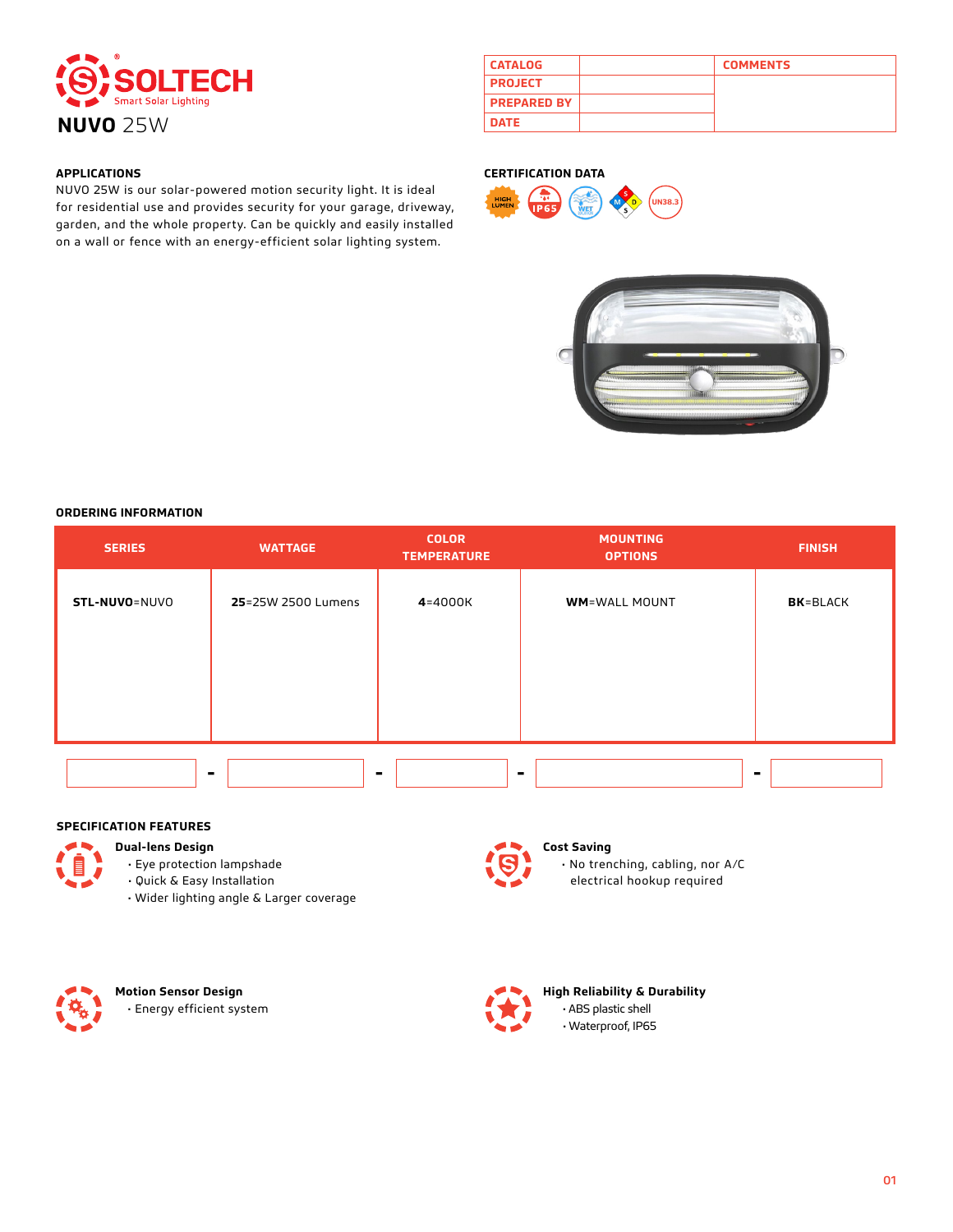| <b>CATALOG</b>     | <b>COMMENTS</b> |
|--------------------|-----------------|
| <b>PROJECT</b>     |                 |
| <b>PREPARED BY</b> |                 |
| <b>DATE</b>        |                 |



| <b>CATALOG</b>     | <b>COMMENTS</b> |
|--------------------|-----------------|
| <b>PROJECT</b>     |                 |
| <b>PREPARED BY</b> |                 |
| <b>DATE</b>        |                 |



### **PRODUCT SIZE SPECIFICATIONS**

| <b>25W</b>               |
|--------------------------|
| Mono-crystalline 4.8V/1W |
| 3.7V14.8WH 2.0AH/PC      |
| 4,000K                   |
| 2,500                    |
| > 70                     |
| <b>OSRAM</b>             |
| 120°                     |
| <b>IP65</b>              |
| PC & Aluminum            |
| 100 lm/W                 |
| 18 Hours (1000W/m2)      |
| >10 Days                 |
| 3 Operating Modes        |
| 0°C/32°F to 140°F        |
| 0°C/32°F to 113°F        |

| <b>LED Nominal Power</b>      |  |
|-------------------------------|--|
| <b>Solar Panel</b>            |  |
| <b>Lithium Ion Battery</b>    |  |
| <b>CCT</b>                    |  |
| Lumen Output@5000K            |  |
| <b>CRI</b>                    |  |
| <b>LED Chip</b>               |  |
| <b>PIR Sensor Angle</b>       |  |
|                               |  |
| <b>Waterproof Rate</b>        |  |
| Casting                       |  |
| Efficiency@4000K              |  |
| * Charging Time               |  |
| <b>Run Time (@Full Power)</b> |  |
| <b>Operation Mode</b>         |  |
| * Operating Temperature       |  |

\* The temperature can impact the battery's charging and normal operation. \* The solar charge time data is base on 77 degree F ambient temperature with the panel pointed directly at the solar radiation. The standard radiation value is 1000W/m2.

**NUVO 25W**



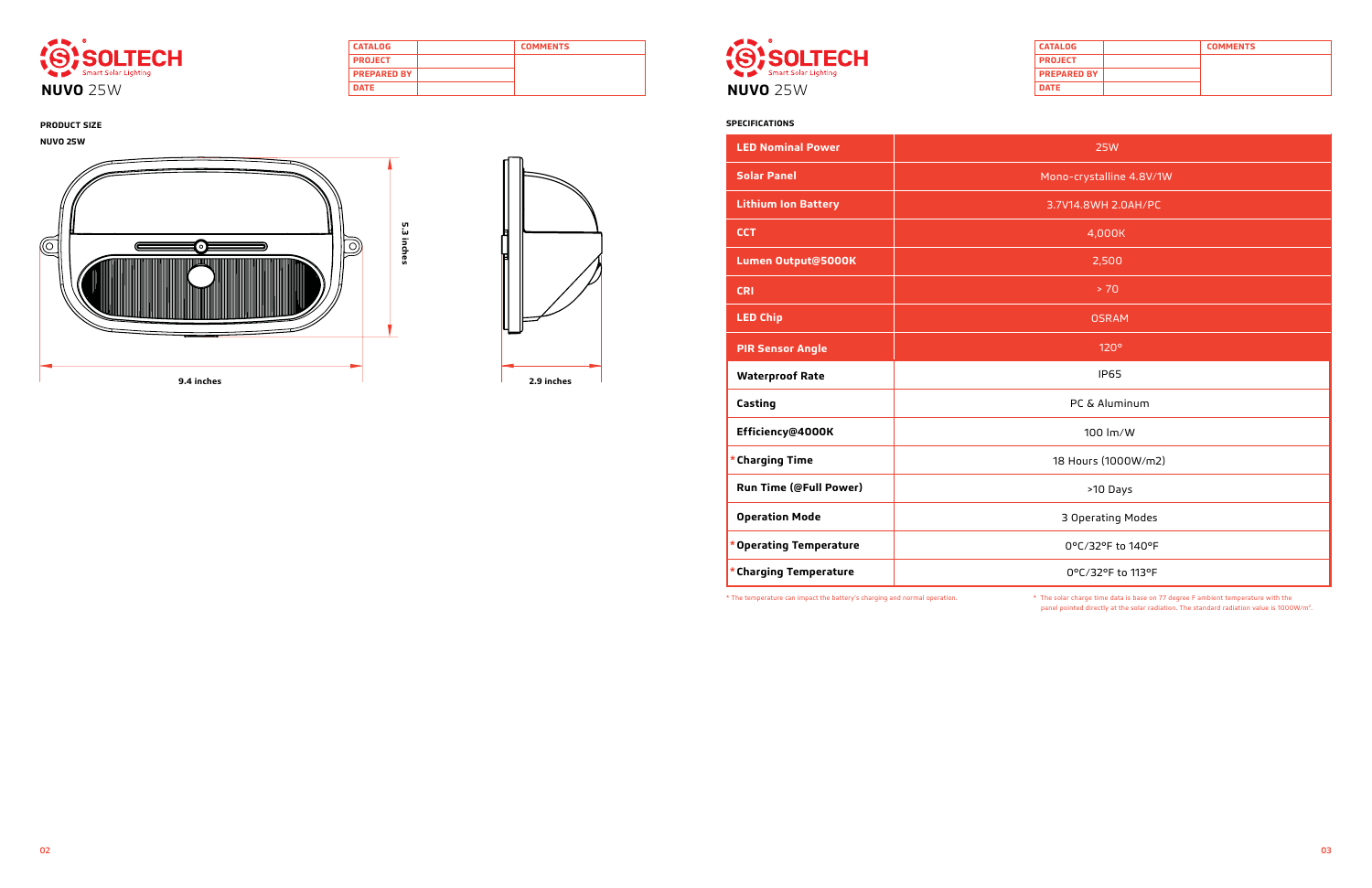| <b>CATALOG</b>     | <b>COMMENTS</b> |
|--------------------|-----------------|
| <b>PROJECT</b>     |                 |
| <b>PREPARED BY</b> |                 |
| <b>DATE</b>        |                 |



| <b>CATALOG</b>     | <b>COMMENTS</b> |
|--------------------|-----------------|
| <b>PROJECT</b>     |                 |
| <b>PREPARED BY</b> |                 |
| <b>DATE</b>        |                 |







**NUVO 25W**

1. Measure the hole drillings then drill 2 holes.

2. Fix the expansion plugs into the holes.

3. Fix the lamp on the wall and secure with the screws. Face the solar panel toward the sun to effectively charge the built-in Li-ion battery.